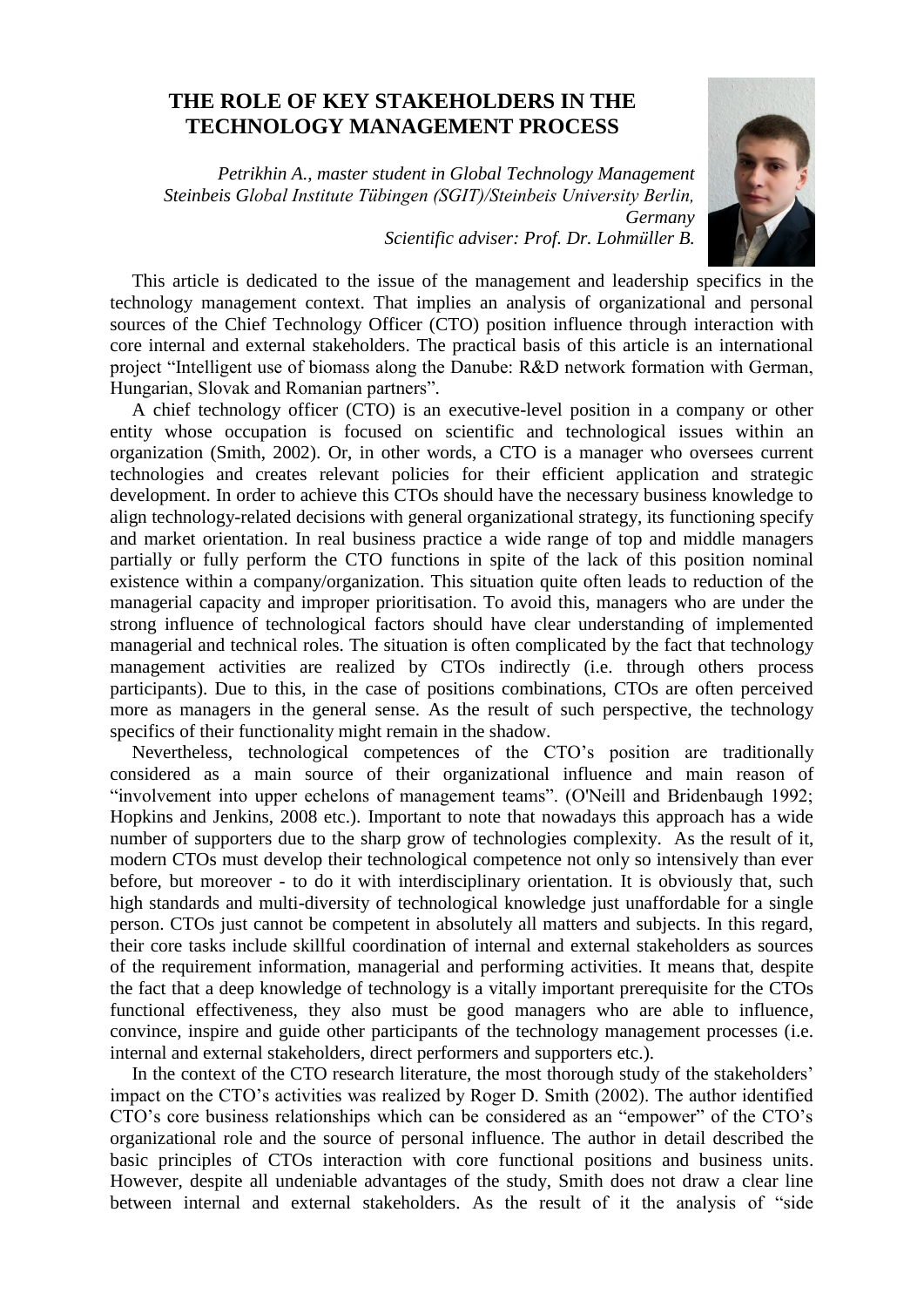stakeholders" in his study has a superficial character. Moreover, some stakeholders in each particular business situation may belong either to organization or to be an independent unit otherwise have mixed nature (e.g. Board of Directors controlled by shareholders). Based on the Smith ideas a new stakeholders' model was developed by Petrikhin & Lohmüller (2016).



Figure 1: "STO's key stakeholder's model", based on Smith, 2003 (Triple Helix Conference 2016)

The model is based on the categorization of key stakeholders due to their belonging to the organizational structure and main focus of communicative interaction. For instance the "Sales and Marketing department" is mentioned here as an external-internal stakeholder. It is directly related to the fact that despite that this department is obviously an "organization element" its communicational channels are focused more on "end consumers". It should be noted that this model is a logical generalization that aims to demonstrate the complexity and multidimensional level of relationships among a CTO and core stakeholders. Besides that, each unique business case should be considered in the context of its internal and external characteristics as market conditions, low restrictions, number of staff, used technologies, sources etc. Based on such unique quantitative and qualitative characteristics a combination of key stakeholders can significantly vary.

The mentioned model was used as an initial tool for the CTO's functionality analysis in terms of "Intelligent use of biomass along the Danube" project. The project started in 2015 and is still going on. Its core objectives are: 1) Formation of a scientific and industrial cluster for joint projects implementation in the context of biomass use 2) development and strengthening research, technological and business cooperation among the countries in the Danube Region. The partners' collaboration implies searching for a balanced regional solution in the areas of biomass growing, storing and processing.



Slovak University of Agriculture (Research laboratory), University of Bucharest, Research Center (UB), Nitra, Slovakia (© Photo: SGIT, April 2016) Bucharest, Romania (© Photo: SGIT, June 2016)

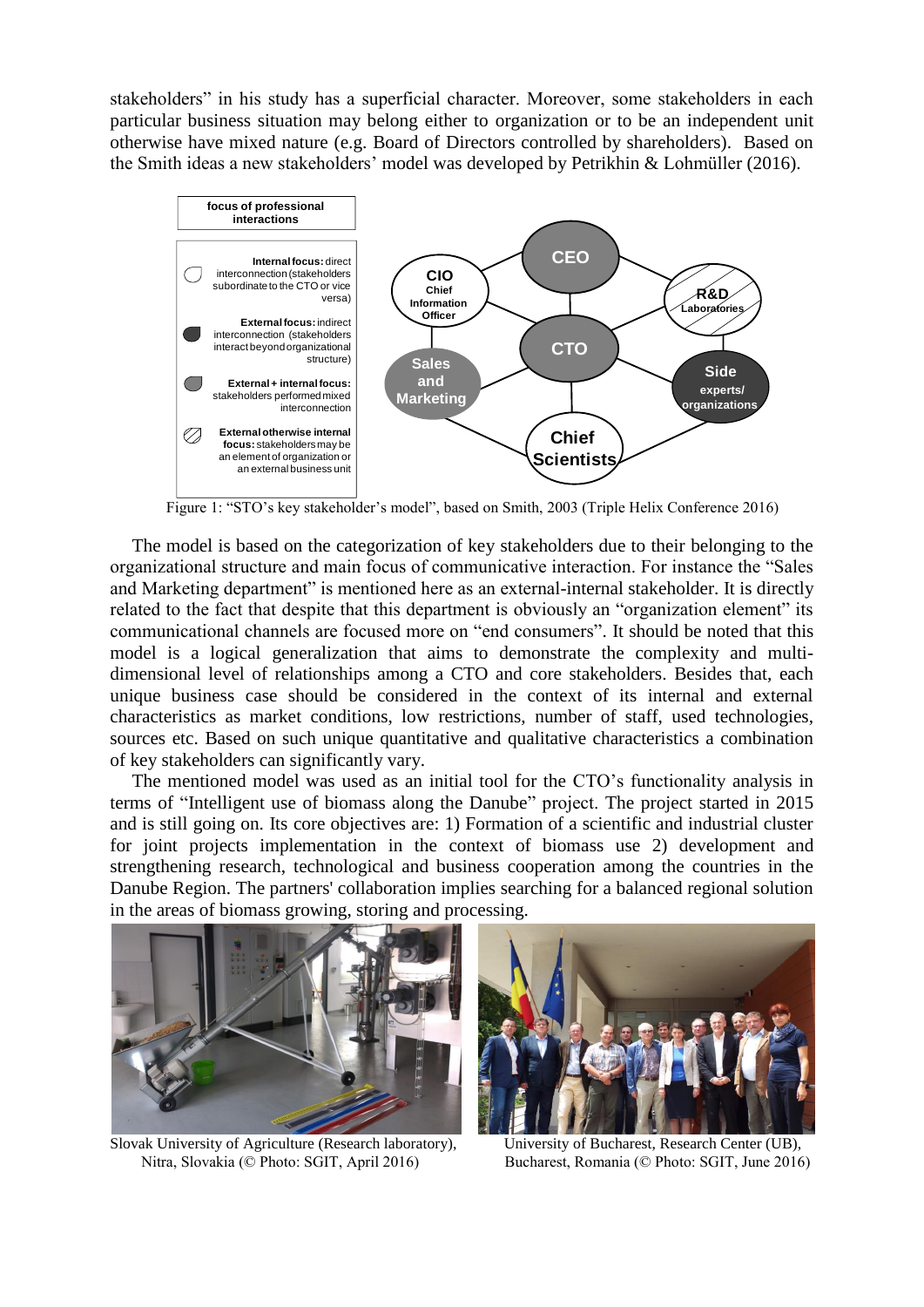Important to note that although the all partners project-participants are closely associated with "*biomass technologies*", overall the meaning of this *term* due to each particular company/organization have serious deviation: from technologies in the area of agro forestry to satellite technologies for volume and energy potential biomass assessment. The functional specificity and areas of responsibility of the CTOs also vary considerably. In terms of specifics of decision making procedures as well as - key internal-external stakeholders' influence all partners-organizations were classified by means of organizational specifics: universities, private research institutes and companies. Despite the fact that the project participants represent different countries, each category distinctly has common (to some extent) organizational tendencies and properties.

All the universities taking part in the project demonstrate the following features (a general trend with varying degrees): high dependence on external stakeholders such as foundations and ministries; medium-low initiative of R&D projects participation; orientation towards long-term cooperation and strategic technology development and knowledge exchange. The project team members defined at the universities as the CTOs also exhibit similar characteristics: a high negative influence of the lack of the official CTO position (i.e. they perform lots of non-technological functions, and as a rule the overlapping of their areas of responsibility has a negative impact on the technologies development and innovations promotion); their motivation in the project participation from the organizational position may be characterized as medium, from the viewpoint of their personal interest as low; the managerial influence on the strategic decisions in terms of technology use and development was evaluated as medium-low.

All the companies taking part in the project demonstrate the following features (a general trend with varying degrees): low dependence on external stakeholders and high dependence on 'mixed' stakeholders, e.g., CEO, Marketing and Sales department; medium-high initiative of R&D projects participation; orientation towards short-term, focused cooperation and operational technology application. The project team members defined at the companies as the CTOs also exhibit similar characteristics: a low negative influence of the lack of the official CTO position (i.e. they perform lots of non-technological functions, and as a rule the overlapping of their areas of responsibility has a positive impact on the technologies development and innovations promotion due to high numbers of managerial leverages); their motivation in the project participation from the organizational position may be characterized as high, from the viewpoint of their personal interest as medium; the managerial influence on the strategic decisions in terms of technology use and development was evaluated as high.



Experimental Plantation of fast-growing energy plants: AgroBioTech Research Centre (SUA campus) Salix, (University farm, SUA) (© Photo: SGIT, April 2016) Nitra, Slovakia (© Photo: SGIT, April 2016)



All the research institutes taking part in the project demonstrate the following features: medium dependence on external stakeholders and high dependence on internal stakeholders, e.g., CIO, CS, R&D laboratories and centers; the highest initiative of R&D projects participation; a relatively balanced orientation towards operational and strategic technology application with a focus on the practical results obtained from the project activity and longterm scientific relation maintenance. The project team members defined at the companies as